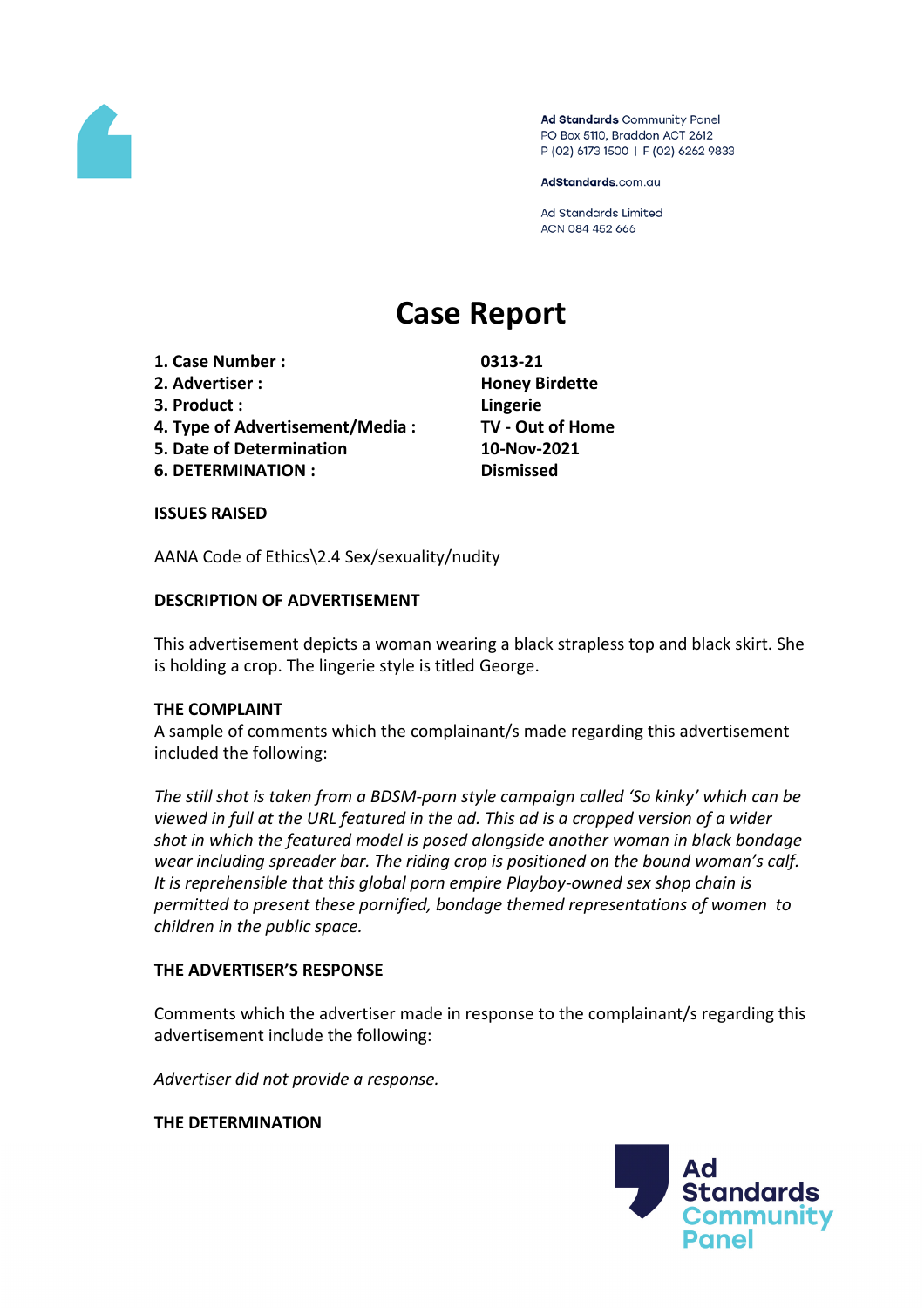

The Ad Standards Community Panel (the Panel) considered whether this advertisement breaches Section 2 of the AANA Code of Ethics (the Code).

The Panel noted the complainant's concern that the advertisement presents pornified, bondage themed advertising to be displayed in a location where children can view it.

The Panel viewed the advertisement and noted the advertiser did not provide a response.

**Section 2.4: Advertising shall treat sex, sexuality and nudity with sensitivity to the relevant audience.**

The Panel noted the Practice Note for the Code states:

*"Overtly sexual images are not appropriate in outdoor advertising or shop front windows.*

*"Although not exhaustive, the following may be considered to be overtly sexual:*

*• Poses suggestive of sexual position: parting of legs, hand placed on or near genitals in a manner which draws attention to the region;*

*• People depicted in sheer lingerie or clothing where a large amount of buttocks, female breasts, pubic mound or genital regions can be seen; The use of paraphernalia such as whips and handcuffs, particularly in combination with images of people in lingerie, undressed or in poses suggestive of sexual position;*

*• Suggestive undressing, such as pulling down a bra strap or underpants; or*

*• Interaction between two or more people which is highly suggestive of sexualised activity.*

*"Discreet portrayal of nudity and sexuality in an appropriate context (eg advertisements for toiletries and underwear) is generally permitted but note the application of the relevant audience. More care should be taken in outdoor media than magazines, for example.*

*"Images of models in bikinis or underwear are permitted, however, unacceptable images could include those where a model is in a suggestively sexual pose, where underwear is being pulled up or down (by the model or another person), or where there is clear sexual innuendo from the ad (e.g. depicting women as sexual objects)."*

# **Does the advertisement contain sex?**

The Panel considered whether the advertisement contained sex. The Panel noted the definition of sex in the Practice Note is "sexual intercourse; person or persons engaged in sexually stimulating behaviour".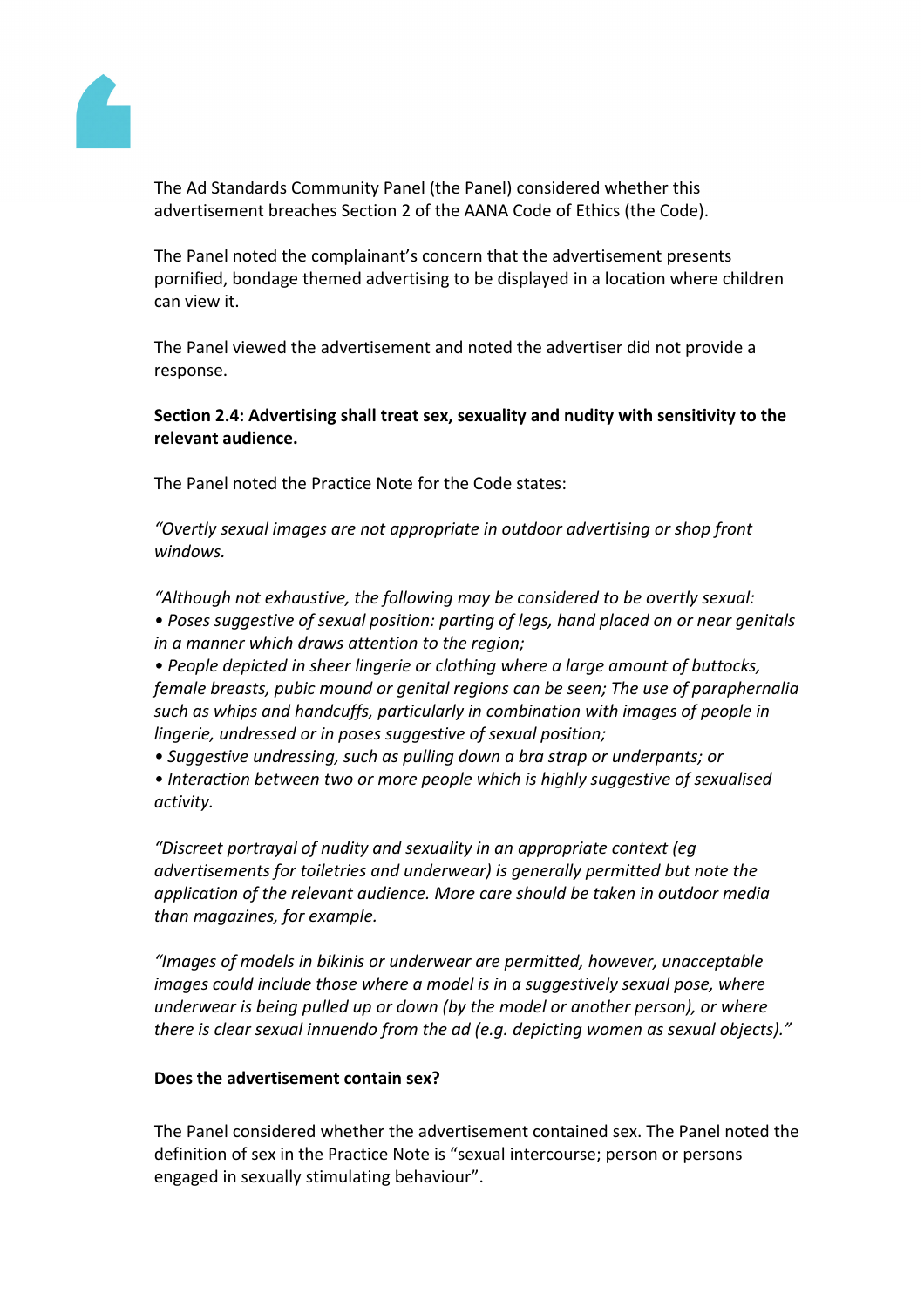

The Panel noted the complainant's concern that this image had been cropped from a wider image which featured the woman interacting with another person. The Panel noted that it can only consider the image as it would be seen by the relevant audience, and in the image the woman is on her own and not visibly interacting with anyone. The Panel considered the advertisement did not contain sex.

## **Does the advertisement contain sexuality?**

The Panel noted the definition of sexuality in the Practice Note is "the capacity to experience and express sexual desire; the recognition or emphasis of sexual matters".

The Panel noted the advertisement featured a woman in black, bondage-style clothing who is holding a riding crop. The Panel considered that the advertisement contained sexuality.

## **Does the advertisement contain nudity?**

The Panel noted that the definition of nudity in the Practice Note is "the depiction of a person without clothing or covering; partial or suggested nudity may also be considered nudity".

The Panel noted that the woman is depicted as wearing a black skirt and corset top and that her breasts, genitals and thighs were fully covered. The Panel considered that the advertisement did not contain nudity.

### **Is the issue of sexuality treated with sensitivity to the relevant audience?**

The Panel noted that the definition of sensitivity in the Practice Note is "understanding and awareness to the needs and emotions of others".

The Panel considered that the requirement to consider whether sexual suggestion is 'sensitive to the relevant audience' requires them to consider who the relevant audience is and to have an understanding of how they might react to or feel about the advertisement.

The Panel noted that this image appears in store windows and considered that the relevant audience includes retail workers, people shopping in the Honey Birdette store and people who are not shopping at Honey Birdette but who are walking past the store, and that this last group would include children.

The Panel considered that the woman is holding a riding crop, but the end is not visible in the image and some members of the relevant audience may not be able to tell what it is. The Panel noted that the woman is depicted in profile with one leg